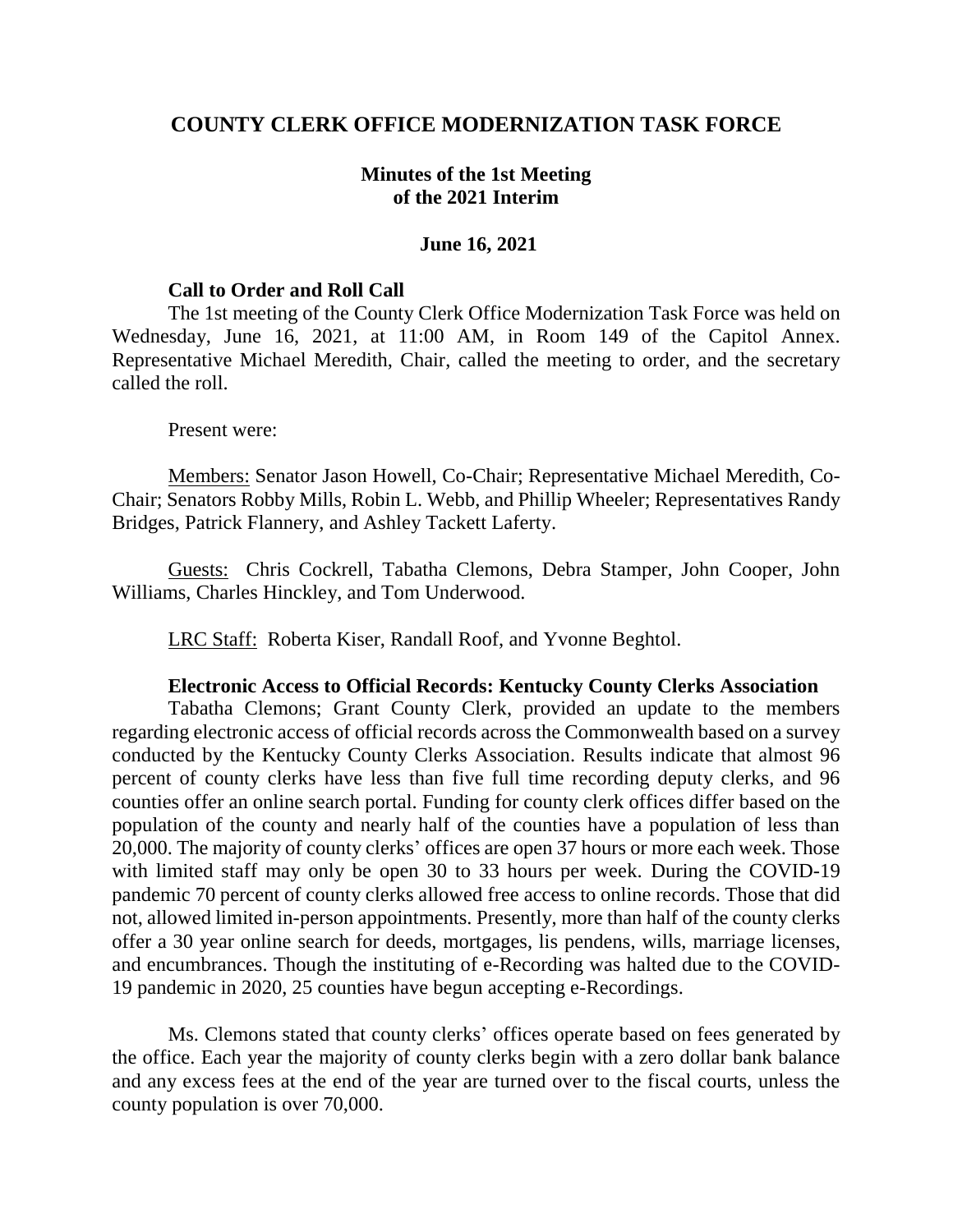In response to Chairman Howell, Ms. Clemons stated that the third dollar from vehicle registrations is allotted for county clerks in counties with populations less than 20,000. Counties with a population above 20,000 can receive a short-term loan.

Ms. Clemons stated that Senate Bill 114 in 2019 allotted a ten dollar storage fee to county clerks to be used for equipment upgrades and digitalization of records. However, that money is being turned over to the fiscal courts at the end of each year as excess fees.

Ms. Clemons advised that county clerks are the only entity that collects funding for the Kentucky Department of Libraries and Archives (KDLA). The number of grants awarded decreased by 80.64 percent from 2018 to 2021, and the amount of those grants decreased 76.5 percent. In response to Chairman Meredith, Ms. Clemons stated that the amount of funding for grants has increased due to the increase in recorded documents in clerks' offices. Mr. Cockrell, Montgomery County Clerk, added that some of the grants were awarded to non-permanent recording entities in the Commonwealth. In response to Chairman Howell, Ms. Clemons stated that while the amount of grant funding to county clerks decreased over the past 3 years, the amount increased for other recording entities; such as cities, police agencies, libraries, or any other government entity with records.

In response to Senator Mills, Ms. Clemons advised that the KDLA fee is one dollar per document.

In response to Chairman Howell, Ms. Clemons advised that, of the 25 counties that did not participate in the survey, some have 30 years of online recordings accessible and some do not have any online access.

# **Electronic Access to Official Records: Kentucky Bankers Association (KBA), Kentucky Land Title Association (KLTA), Kentucky Association of Realtors (KYR), Kentucky Automobile Dealers Association (KADA)**

Debra Stamper, Executive Vice President/General Counsel of the KBA, provided an overview of what the banking industry experienced during the COVID-19 pandemic and the importance of modernization in the future. In 2015, the Kentucky Secretary of State created a task force to consider electronic and remote notarization. Senate Bill 114 in 2019 included language to allow county clerks and individuals to utilize electronic notarization. Kentucky now has capacity for electronic and remote notarization. The COVID-19 pandemic emphasized the importance of electronic access to official records. If a county clerk's office has to close for any reason, having online access is important and advantageous.

John Cooper, KBA, explained that the American Rescue Plan Act (ARPA) allows for funding of projects impeded due to the COVID-19 pandemic. ARPA treasury rules  $602(c)(1)(c)$  addresses state and territories, while  $603(c)(1)(c)$  addresses municipal and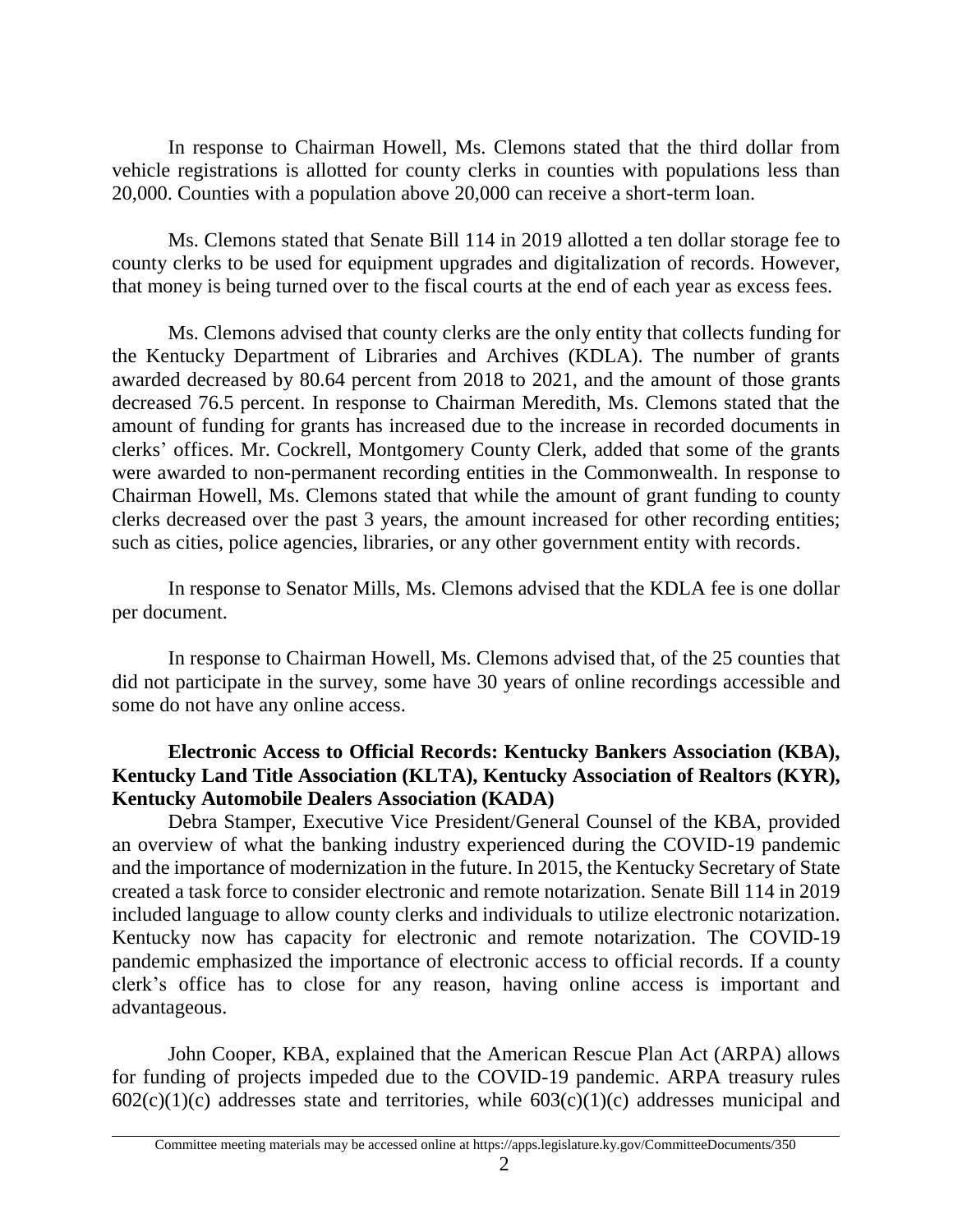county governments. Funding allowed under those rules includes improvements to software and hardware services. The KBA recommends that ARPA funds be made available for modernizing county clerks' offices. In response to Chairman Meredith, Mr. Cooper confirmed that the coalition has drafted a request to the ARPA administration.

Tom Underwood, Representative for the KADA, stated that the KADA would like to have auto transactions entered in a centralized system to ensure liens are perfected appropriately, and to have all Kentucky clerks accept electronic signatures. The Kentucky Transportation Cabinet has approximately 4 million vehicles on record and processes 2.2 million titles per year. Converting to an electronic titling system would eliminate cost, time, and loss of titles. In response to Chairman Meredith, Mr. Underwood stated that resources from third party vendors can plug into the Kentucky Automated Vehicle Information System (KAVIS) at no cost to the state.

Mr. John Williams, CEO of Bluegrass Land Title, stated that one of their main concerns is that the land title process is different throughout Kentucky. Mr. Williams provided a list of issues they have had to deal with when trying to get information from county clerks' offices.

Charles Hinckley, President of the KYR, stated that real estate transactions accounted for nearly \$32 billion in 2019. The COVID-19 pandemic brought forth the need to uniformly move forward to allow businesses to continue to operate at a standard rate of time and efficiency. Real estate transactions cannot move forward without access to official records.

In response to Representative Tackett Laferty, Ms. Stamper stated that the KBA believe recordings should be available back to a reasonable period of time and that an access fee should not be more than what a third party vendor is charging. Mr. Cooper added that adding a fee would not be enough to cover the cost of updating the clerk's office, so funding would still be required.

Senator Webb noted that cyber security and the option for electronic or hard copies of official records are issues that need to be considered.

In response to Senator Wheeler, Ms. Stamper stated that county clerk offices need to be consistent in managing the personal online data and would require vendors who offer built-in cyber security. Mr. Williams noted that there are risks of fraudulent hard copies just as there are risks to online documents.

Chairman Meredith reviewed issues to be considered at future County Clerk Office Modernization Task Force meetings: the work week hours of county clerks' offices, moving forward with e-Searching of documents and e-Recording, ten dollar storage fee